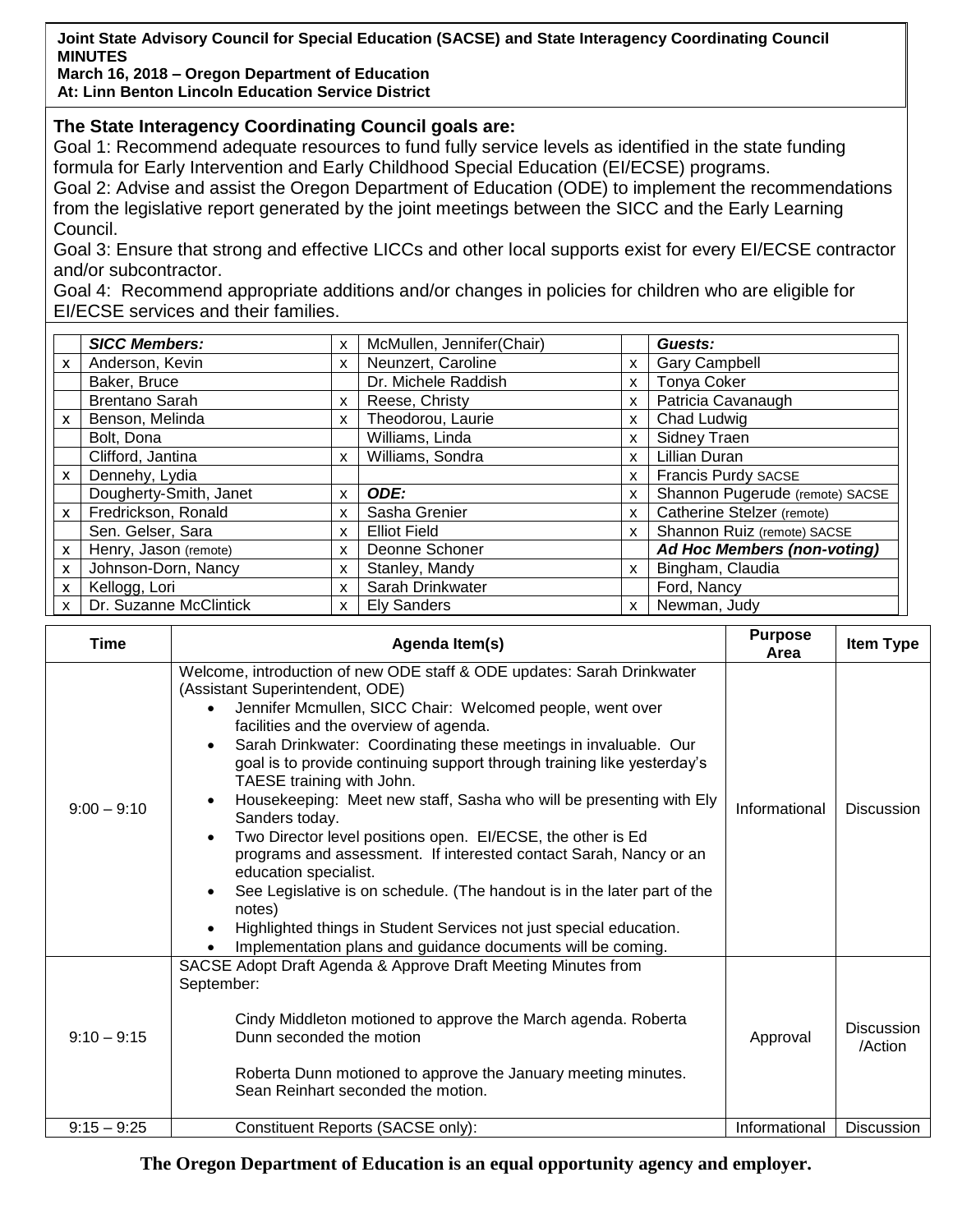|                 | Cindy Middleton, Parent Representative, provided a written constituent report.<br>Subjects that I have heard more than once since the school year has begun<br>include:                                                                                                                                                                                                                                                                                                                                                                                                                                                                                                                                                                                                                                                                                                                                                                          |               |                              |
|-----------------|--------------------------------------------------------------------------------------------------------------------------------------------------------------------------------------------------------------------------------------------------------------------------------------------------------------------------------------------------------------------------------------------------------------------------------------------------------------------------------------------------------------------------------------------------------------------------------------------------------------------------------------------------------------------------------------------------------------------------------------------------------------------------------------------------------------------------------------------------------------------------------------------------------------------------------------------------|---------------|------------------------------|
|                 | *Transportation -- students arriving late (20 minutes or more) to school and<br>students not being picked up from school within a timely manner (20 minutes<br>or later) by contracted bus company and other concerns<br>*Assistive Technology - lack of expertise on what is available and are options<br>for students in special education programming, assistive technology<br>evaluations or expertise are not available in our area<br>*Transitions - while changing grades, especially in new buildings, staff are not<br>being informed of students most effective learning environments or the<br>equipment/services one may need.<br>*Staffing (LRE) - specialized programs are not staffed with enough support to<br>provide support for IEP and LRE for number of students in program<br>*Speech - lack of speech paths, online slp sessions are not as effective<br>especially for highly impacted students, not enough service time |               |                              |
|                 | Other:<br>-FACT recently held a Kindergarten Transition family training – attended by<br>many Hermist on SD staff<br>-Regional Job Clubs are meeting and exposing students to career choices in<br>their county with much success. April event in West Umatilla Co. will focus on<br>independent living skills                                                                                                                                                                                                                                                                                                                                                                                                                                                                                                                                                                                                                                   |               |                              |
|                 | Hightlights had a great FACT presentation. (Cindy will email this info).<br>Discussed concerns around the capacity of the A.T. systemstold they will<br>get an FM system, but doesn't show up.                                                                                                                                                                                                                                                                                                                                                                                                                                                                                                                                                                                                                                                                                                                                                   |               |                              |
| $9:25 - 9:45$   | Old Business:<br>Update of North Coast SACSE Meeting<br>Add Autism Letter to State Board of Education                                                                                                                                                                                                                                                                                                                                                                                                                                                                                                                                                                                                                                                                                                                                                                                                                                            | Informational | <b>Discussion</b>            |
| $9:45 - 9:55$   | <b>Committee Meetings and Reports:</b><br>Membership group discussed the following:<br>Membership is strong currently in SACSE<br>$\bullet$<br>Need to develop a SACSE flyer to advertise SACSE and include it on<br>the SACSE webpage (which is on the Oregon procedural safeguards)<br>Potential unmet need: Concerns about meeting our needs of capacity for                                                                                                                                                                                                                                                                                                                                                                                                                                                                                                                                                                                  | Informational | Discussion                   |
| $9:55 - 10:00$  | special education students.<br><b>Break</b>                                                                                                                                                                                                                                                                                                                                                                                                                                                                                                                                                                                                                                                                                                                                                                                                                                                                                                      |               |                              |
| $10:00 - 10:45$ | Behavior/Behavior Supports/Shortened Day:<br>Lisa Bateman - ODE Education Program Specialist,<br>$\bullet$<br>lisa.bateman@ode.state.or.us, 503-947-5655<br>Elliot Field - ODE Special Education Legal Specialist<br>$\bullet$<br>elliot.field@ode.state.or.us, 503-947-5797<br>See presentation and hand out:<br>SBOverview_Joint_S<br>ACSE_2FSICC_3-16-1<br>PDF.<br>Lisa'sHandout_2018<br>0316.pdf<br>Feedback from the field to change "step back plan" to an empowering<br>phrase like "step up plan" or come back or "welcome back plan".<br>ODE does not collect data on IEP students. Ask that people work<br>$\bullet$<br>within their districts to collect this information.<br>Second part of this topic presented by Jennifer McMullen and<br>Laurie Theodorou.                                                                                                                                                                       | Advise (a)    | <b>Discussion</b><br>/Action |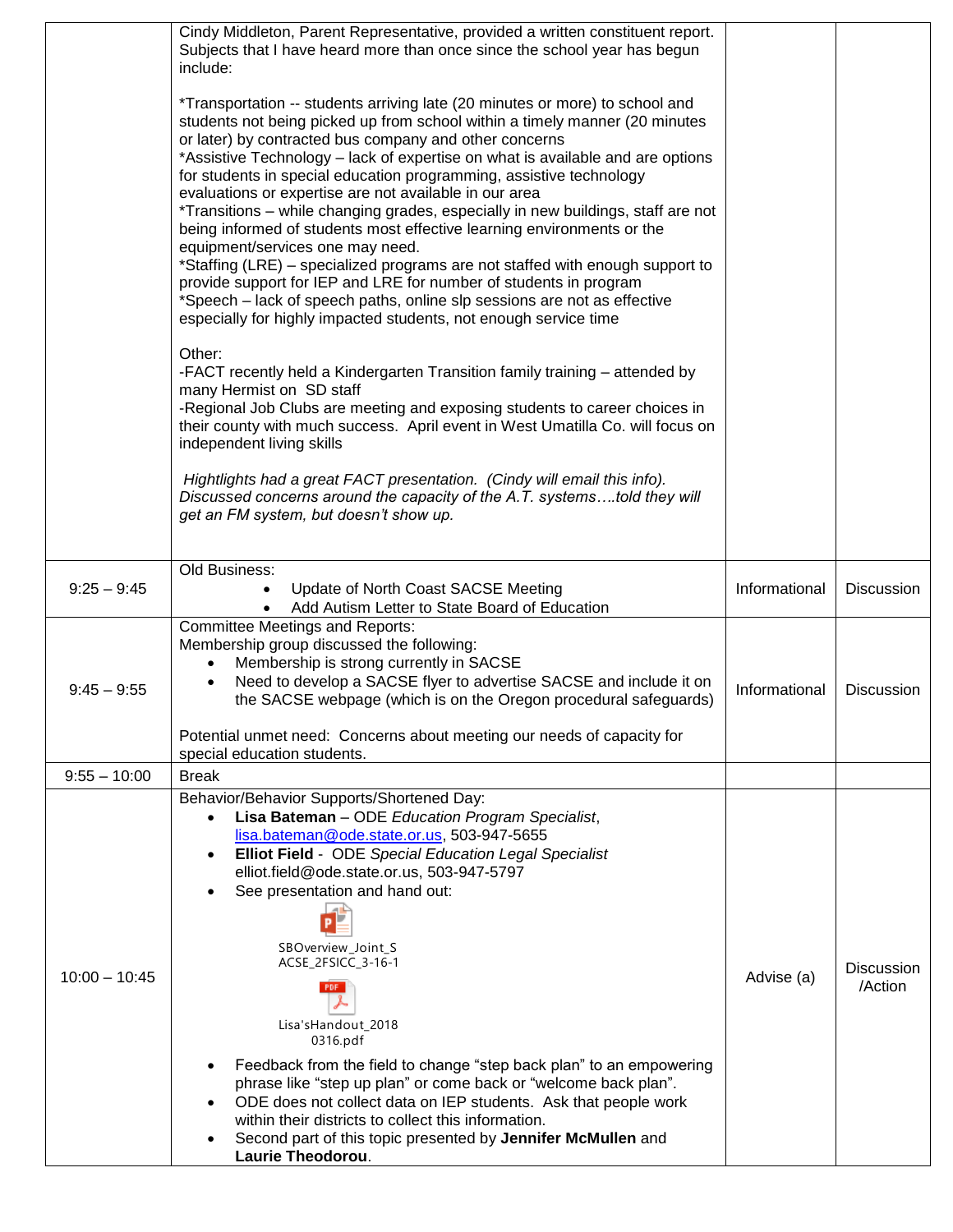|                 | Behavioral<br>supports SICC-SACS                                                                                                                                                                                                                                                                                                                                                                                                                                                                                                                                                                                                                                                                                                                                                                                                                                                                                                                                                              |               |                              |
|-----------------|-----------------------------------------------------------------------------------------------------------------------------------------------------------------------------------------------------------------------------------------------------------------------------------------------------------------------------------------------------------------------------------------------------------------------------------------------------------------------------------------------------------------------------------------------------------------------------------------------------------------------------------------------------------------------------------------------------------------------------------------------------------------------------------------------------------------------------------------------------------------------------------------------------------------------------------------------------------------------------------------------|---------------|------------------------------|
| $10:45 - 11:15$ | School Nursing/Sexual Education/Medicaid:<br>Ely Sanders - ODE School Medicaid Program Specialist<br>Ely.sanders@state.or.us, 503-947-5904<br>Sasha Grenier - ODE Sexual Health and School Health Specialists<br>Sasha.grenier@state.or.us, 503-947-5689<br>See presentation:<br>SACSESICC prez<br>Final Sasha&Ely.ppt<br>Roberta Dunn: Said she'd like to see SACSE members consider<br>comprehensive sex ed with access for all students including students<br>in self-contained programing be considered for a priority: Consider<br>comprehensive sex education be considered for essential education.<br>Chad Ludwig: Requests that ODE train all interpreters with<br>appropriate signs/specific language around this subject. It would be<br>nice for all of them to be on the same page. ODE: We would be<br>happy to have trainings as suggested but we would have to<br>think/determine the best way to do that.<br>If you want more information, please reach out to Ely or Sasha. | Informational | <b>Discussion</b><br>/Action |
| $11:15 - 11:50$ | Overview of Disproportionality:<br>James Foutch - ODE Research Analyst<br>James.Foutch@ode.state.or.us, 503-947-5776<br>Presentation notes:<br>SigDisHandout<br>14Nov2017 JamesFo                                                                                                                                                                                                                                                                                                                                                                                                                                                                                                                                                                                                                                                                                                                                                                                                             | Informational | <b>Discussion</b>            |
| $11:50 - 12:15$ | <b>Graduation Assessment:</b><br>Dan Farley - ODE, Interim Director of Assessment<br>Dan.Farley@ode.state.or.us, 503-947-5721<br>See presentation:<br>SACSE_SICC_3_16_1<br>8_V2.pptx<br>Dan wants your feedback<br>HSAssessmentInput<br>Handout_SACSE_SIC                                                                                                                                                                                                                                                                                                                                                                                                                                                                                                                                                                                                                                                                                                                                     | Advise (a)    | <b>Discussion</b><br>/Action |
| $12:15 - 12:45$ | <b>Public Comment</b><br>No public comment                                                                                                                                                                                                                                                                                                                                                                                                                                                                                                                                                                                                                                                                                                                                                                                                                                                                                                                                                    |               |                              |
| $12:45 - 1:00$  | Working Lunch: Project Able:<br>Kaellen Hessel - Communications Coordinator<br>Presentation based on slides 3, 4, 7, 8, 12, 13 and 19<br>Oregon ABLE<br>Savings Plan PPT - M                                                                                                                                                                                                                                                                                                                                                                                                                                                                                                                                                                                                                                                                                                                                                                                                                  | Informational | <b>Discussion</b>            |
| $1:00 - 1:15$   | Working Lunch: Government-to Government: Deanie Smith (SACSE Member)<br><b>Reading from Education meeting manual.</b><br>She has contact information for all nine tribes in Oregon.<br>Currently 4, 8 and 12 grades with expansion in the future.                                                                                                                                                                                                                                                                                                                                                                                                                                                                                                                                                                                                                                                                                                                                             | Informational | <b>Discussion</b>            |

**The Oregon Department of Education is an equal opportunity agency and employer.**